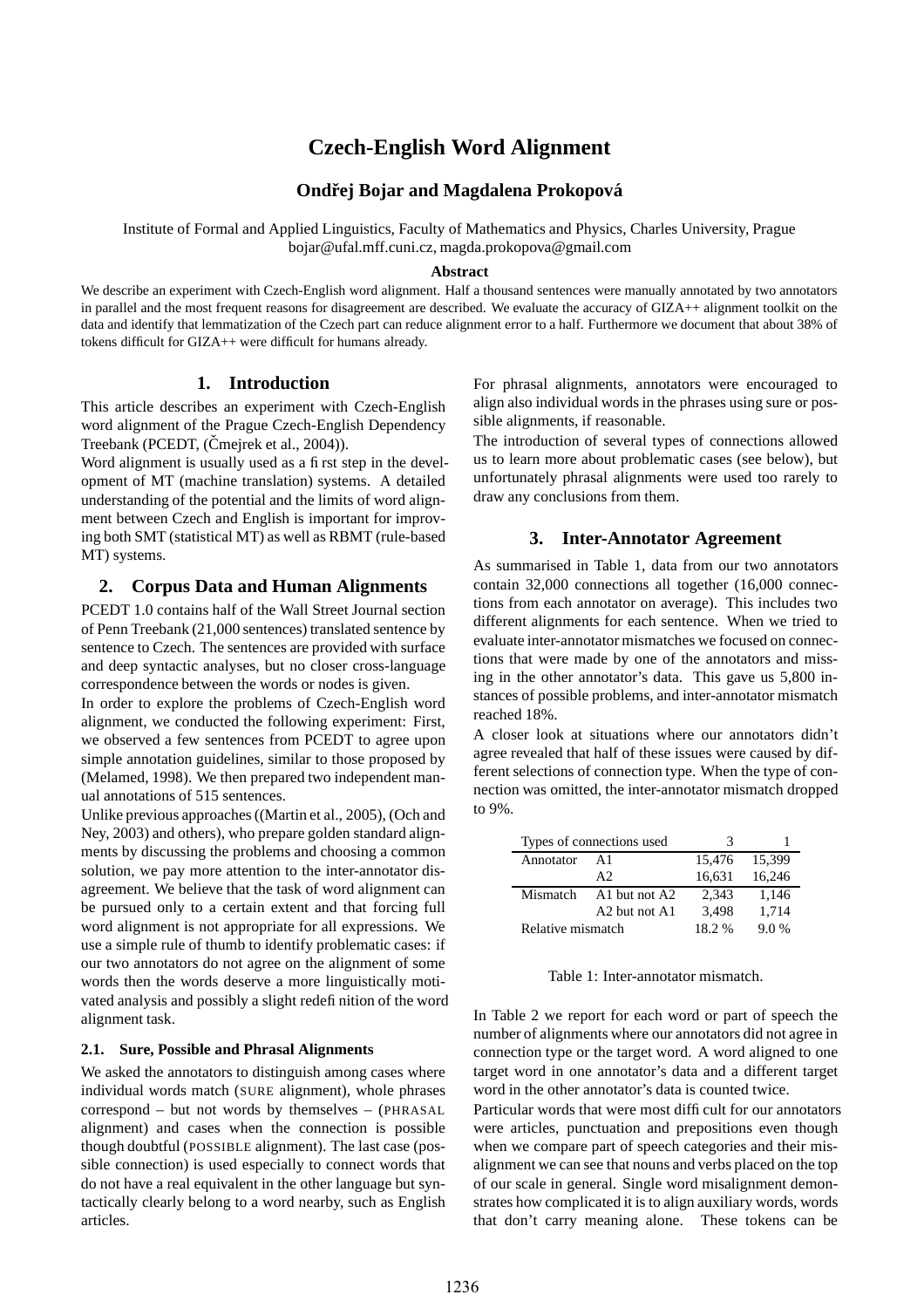| <b>Problematic Words</b> |         | <b>Problematic Parts of Speech</b> |          |     |            |      |       |
|--------------------------|---------|------------------------------------|----------|-----|------------|------|-------|
|                          | English |                                    | Czech    |     | English    |      | Czech |
| 361                      | to      | 319                                | ۰        | 679 | IN         | 1348 | N     |
| 259                      | the     | 271                                | se       | 519 | DT         | 1283 | V     |
| 159                      | of      | 146                                | v        | 510 | <b>NN</b>  | 661  | R     |
| 143                      | a       | 112                                | na       | 386 | <b>PRP</b> | 505  | P     |
| 124                      | ۰       | 74                                 | $\Omega$ | 361 | TO         | 448  | Z     |
| 107                      | be      | 61                                 | že       | 327 | VB         | 398  | A     |
| 99                       | it      | 55                                 |          | 310 | IJ         | 280  | D     |
| 95                       | that    | 47                                 | a        | 245 | <b>RB</b>  | 192  | J     |
| 84                       | 1n      | 41                                 | bude     | 216 | <b>NNP</b> | 59   | C     |
| 80                       | by      | 37                                 | k        | 199 | VBN        | 22   | т     |
|                          |         |                                    |          |     |            |      |       |

Table 2: Most frequent disagreeing alignments for words and parts of speech. **English Penn Treebank Tag-Set**: IN - Preposition or subordinating conjunction, DT - Determiner, NN - Noun, common, singular or mass, PRP - Pronoun, personal, TO - to, VB - Verb, base form, JJ - Adjective, NNP - Noun, proper, singular, VBN - Verb, past participle. **Czech Tag-Set**: N - Noun, V - Verb, R - Preposition, P - Pronoun, Z - Punctuation, sentence border, A - Adjective, D - Adverb, J - Conjunction, C - Number, T - Particle

frequently associated with several words when guidelines don't cover every single detail.

In the following, we describe the most common problems in a closer detail. For mentioned words we also report PER-CENTAGE OF DISAGREEMENT, i.e. the number of misalignments divided by the number of all alignments of the token.

#### **3.1. Articles**

When dealing with languages that don't use articles in the same way or even worse, when one of these languages uses articles and the other one doesn't (like Czech and English) the word alignment task will generally generate a considerable amount of situations where it is difficult to connect these articles to a corresponding word. Unfortunately leaving articles out of alignment isn't the best solution since when the data is used for machine translation there must be way how to add them into the targeted text.

Evaluation of our data revealed that about one fifth of article occurrences is not aligned in the same way in the two data sets from our two annotators. The percentage of disagreement for articles reaches 40% for the definite article and about 27% for the indefinite article. Even though there are words with a higher percentage of disagreement, articles are reasonably important because of their frequency in the text.

The basic rule we used for articles was aligning them to the Czech head noun of corresponding grammatical construction, but in some cases it is not clear what is the head, and head selection depends on the particular specification of grammar and therefore, our annotators couldn't easily find the correct solution.

When we focused on identifying cases that cause troubles we noticed that one of the reasons for disagreement were situations where words are changing their POS during the translation process. For instance English idiomatic expressions such as *We learned a lesson. . .* are translated using a

single verb in Czech (*Jsme se poučili...*, lit. We-have<sub>past</sub> ourselves $_{aux.refl.}$  taught $_{past.}$ ...) or vice versa.

#### **3.2. Verbs and Their Belongings**

Verb tenses and usage of auxiliaries to express them is different in Czech and English. Although rules for aligning auxiliary verbs(such as *have*, *would*, *are*, etc.) were created thoughtfully, these words caused a lot of headache for our annotators. Just the word *be* made it to the top ten most frequently misaligned words, but the percentage of disagreement for other auxiliary verbs is high as well. (English *be* 63%, *is* 36%, *'s* 23%, *have* 49%, *are* 45%, *would* 39% and Czech *bude* 39%.)

Also alignment for the word *to*, which can indicate the infinitive form of a verb or it can be used as a preposition, was one of the less successful; every other appearance of this word wasn't aligned correctly.

Pronouns represent an area where our guidelines weren't detailed enough. Czech is a pro-drop language, pronouns representing the subject are usually left out but the morphology of the verb indicates explicitly which pronoun was meant. Our guidelines were not specific about alignment of the corresponding English pronouns (keep unaligned or align to the verb) so the inter-annotator disagreement reached highest numbers here (it 66%, he 94%, they 80%, It 82%, We 88%, He 91% etc.) A similar situation arose with *se* (64%), the Czech reflexive pronoun that has no real equivalent in English.

#### **3.3. Punctuation**

The last important issue worth mentioning is punctuation. When we take a closer look at the most common misaligned words, we realize that the most problematic token is the comma with the following percentage of disagreement: in English 9% and in Czech 20%. A part of this disagreement is caused by different decisions by our annotators on how to deal with this character in case where there is a comma in Czech but no in English. One of our annotators aligned commas to a particular conjunction whilst the other left them unconnected.

The type of text in the corpus (economic-related) highlights some specific problems of alignment. The Czech period character (*.*) was misaligned in 4% of cases and almost all of these cases where dates. Though in English the period is not used for writing the date, it is in Czech (*September 24* compared to 24. *září*). This explains why this character is in the top ten of Czech misaligned words but not in English ones even though at first, the expectation would be approximately the same amount of periods in both data sets.

The  $$$  character (with its 12% rate of disagreement) is even more specific for the economic-related corpus since this corpus contains a lot of money related sentences. The use of the \$ character in English doesn't completely correspond to the use of the word *dolaru˚* in Czech texts since the word is usually used just once per sentence but the \$ character can be repeated in English several times. It is a challenge for our annotators to decide which pair they should connect together and whether to connect all \$ characters to one word or not.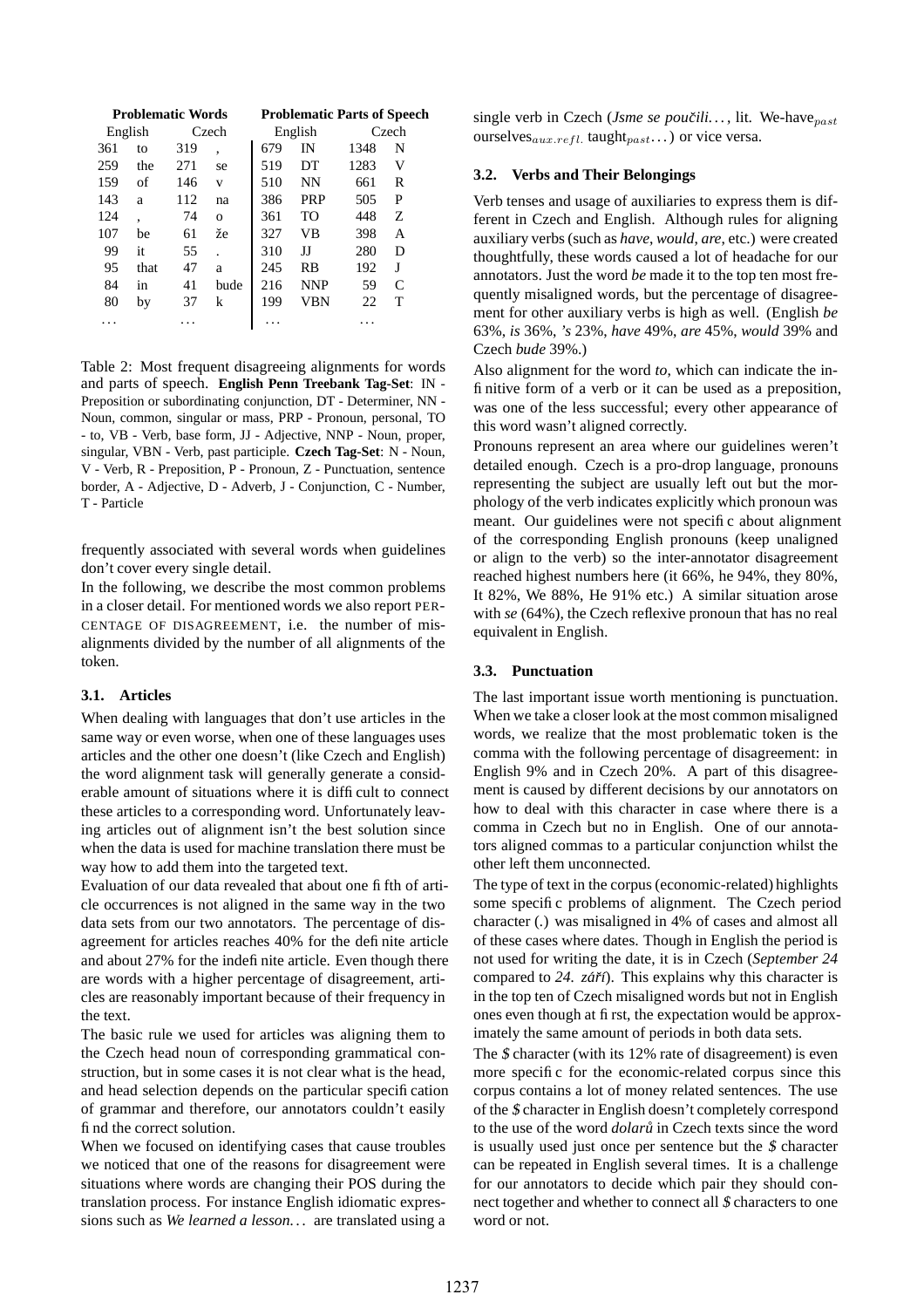|                                         | Intersection $(1-1)$ |      |      | Union $(n-n)$ |      |      |
|-----------------------------------------|----------------------|------|------|---------------|------|------|
|                                         | Prec                 | Rec  | AER  | Prec          | Rec  | AER  |
| <b>Baseline</b>                         | 97.4                 | 57.6 | 27.4 | 65.9          | 86.7 | 25.5 |
| Lemmas                                  | 97.9                 | 75.0 | 15.0 | 77.1          | 89.8 | 17.2 |
| Lemmas + Numbers                        | 97.9                 | 75.2 | 14.8 | 77.5          | 89.9 | 17.0 |
| Lemmas + Singletons backed off with POS | 97.4                 | 75.8 | 14.6 | 77.8          | 88.5 | 17.4 |

Table 3: Improving GIZA++ alignments.

## **3.4. Other Tokens**

Although Table 1 indicates a lot of disagreement caused by nouns, it is difficult to categorize them since usually these words didn't repeat too often and we dealt with rather specific issues.

When it comes to prepositions, often the difference between our two annotators was mainly made by a type of connection. Whereas one decided to link a preposition with a possible connection, the other used either a sure connection or didn't connect the word at all. When we compare a part of an English sentence and the same part of a corresponding Czech sentence *továren ve spojených státech* against English *U.S. factories* we can realize that some English language constructions don't require preposition, but the Czech language uses *v* or *ve*. In this particular example our annotators didn't agree on the type of connection which should be used. One of them marked the connection as possible while the other one as sure.

A comparable problem arises when indicating time frame. Where an English writer used just *1992* to indicate the year when something happened, translators enriched the Czech sentence with additional words *v roce 1992*. Both this and the previous example contain some additional words; the problem here is whether those additional words should be aligned and where.

Disagreement in alignment of conjunctions arises mainly due to a completely different sentence structure in Czech and English (even though the meaning is preserved). Thus, some conjunctions are changed or completely omitted and it is not quite clear if and where to align them.

## **4. Automatic Word Alignment**

The state-of-the-art automatic word alignment systems are based on the GIZA++ toolkit (Och and Ney, 2003). We performed several experiments with corpus preprocessing to improve the quality of GIZA alignments.

#### **4.1. Evaluation of Word Alignment**

Table 3 summarizes the results of some of the techniques evaluated using the standard measures of precision, recall and alignment error rate (AER); see (Och and Ney, 2003). The measures evaluate GIZA-supplied alignments against manual "golden" annotations. Traditionally, golden annotations contain alignment points of two types only: POS-SIBLE and SURE alignments. Precision errors penalize the algorithm for asserting an alignment that was not even possible while recall errors penalize the algorithm for omitting a sure alignment point. AER is a combination of precision and recall.

We created the golden alignments by combining our three types of connection from the two parallel annotations according the following rules: a connection is marked as sure if at least one of the annotators marked it as sure and the other also supported the link by any connection type. In all other cases (at least one annotator makes any type of link), the alignment is marked as possible. These rules slightly promote the introduction of sure alignments in the golden annotations, which is good, because too many possible alignments in the golden data weaken the metrics (there is no penalty for forgetting a possible connection).

GIZA++ toolkit is capable of guessing 1-n alignments (more target words get assigned to one source word). Typically, GIZA is used twice to obtain alignments in both directions. There are two common ways to obtain a joined alignment. Either the two directions are combined using intersection or using union. Intersection alignments have in general higher precision and lower recall compared to union alignments.

#### **4.2. Improving GIZA++ Accuracy**

Our experiments indicate that the key issue in automatic word alignment of Czech is the morphological richness of the language.

The baseline accuracy level (AER of 27% in Table 3) is achieved using input text that has been only tokenized. As documented in Table 4, lemmatization of the input text reduces the Czech vocabulary size to a half so that the vocabulary sizes of Czech and English become comparable. (The effect of lemmatization of the English is not that great.) The alignment task is thus greatly simplified and AER drops to about 15%. This matches with observations of (Popović et al., 2005) on Serbian-English machine translation task.

|                              |            | Czech   | English |  |
|------------------------------|------------|---------|---------|--|
| Sentences                    |            | 21,141  |         |  |
| <b>Running Words</b>         | 475,719    | 494.349 |         |  |
| Running Words without Punct. | 404,523    | 439,304 |         |  |
| <b>Baseline</b>              | Vocabulary | 57,085  | 30,770  |  |
|                              | Singletons | 31,458  | 14,637  |  |
| Lemmas                       | Vocabulary | 28,007  | 25,000  |  |
|                              | Singletons | 13,009  | 11,873  |  |
| Lemmas                       | Vocabulary | 15,041  | 13,150  |  |
| $+$ Singletons               | Singletons | 12      | 2       |  |

Table 4: Characteristics of the Prague Czech-English Dependency Treebank 1.0.

Another great saving in vocabulary size can be achieved by replacing all words occurring only once (singletons) with a special symbol representing their part of speech. We still